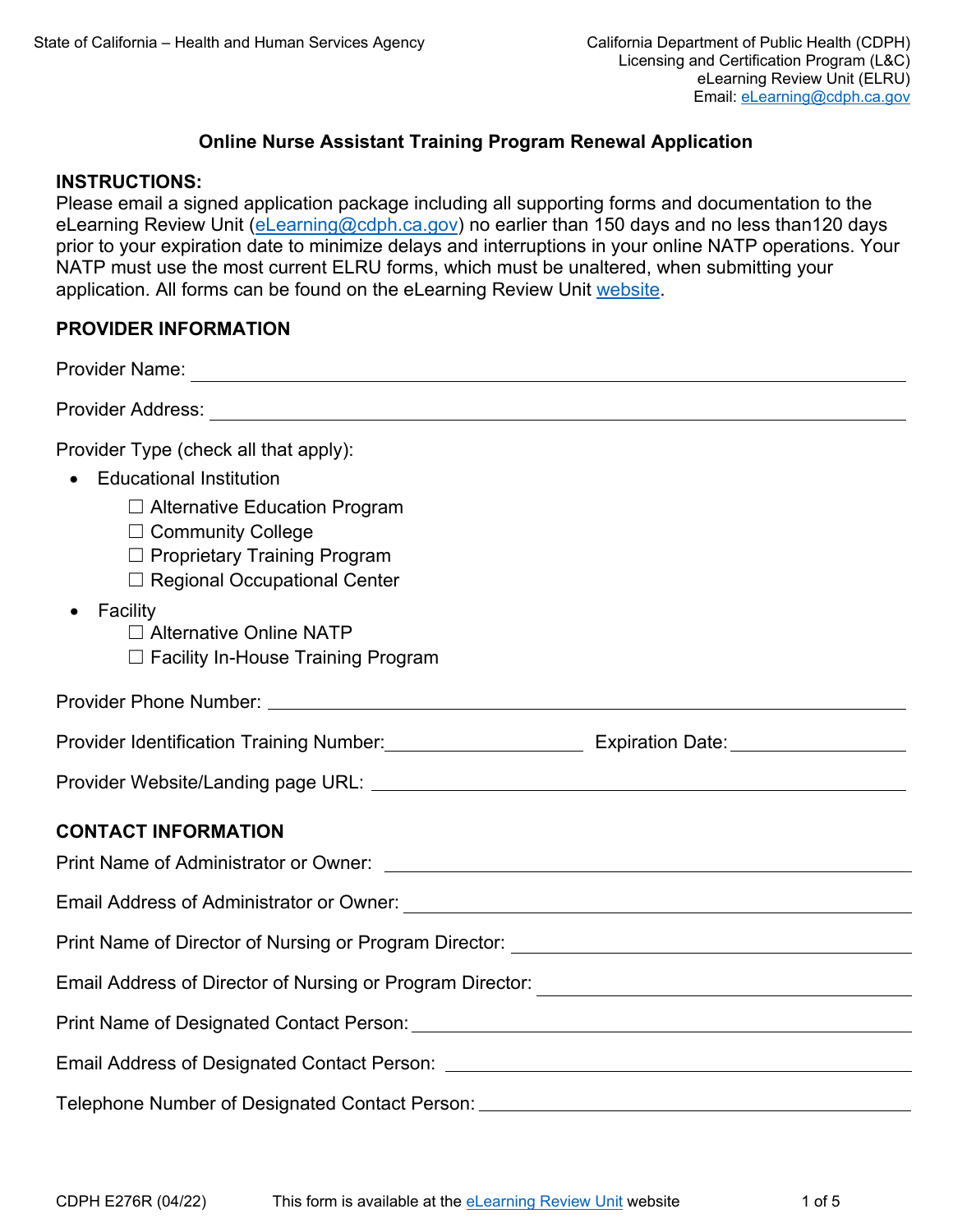# **Facility Administrator (if applicable):**

| l Name and Professional Title I | Administrator License Number |
|---------------------------------|------------------------------|
|                                 |                              |

❖ If a new Administrator for your training program, submit an Organization Chart of your NATP. Submit the Administrators job description if different form previous submission.

# **Program Director or Director of Nursing Name, License Number:**

| Name and Professional Title (RN) | License Number |
|----------------------------------|----------------|
|                                  |                |

❖ If ELRU has not approved the Program Director or Director of Nursing for your training program, submit a current resume with verifiable information for approval. Submit an organization chart of your NATP and the Director's job description if different form previous submission.

### **Program Instructor or Director of Staff Development Name, License Number, and DSD Number:**

| Name and Professional Title (LVN or RN) | License Number | DSD Number (if known) |
|-----------------------------------------|----------------|-----------------------|
|                                         |                |                       |
|                                         |                |                       |
|                                         |                |                       |
|                                         |                |                       |
|                                         |                |                       |
|                                         |                |                       |
|                                         |                |                       |
|                                         |                |                       |
|                                         |                |                       |

 **If ELRU has not approved the DSD or Instructor for your training program, submit a [CDPH E279](https://www.cdph.ca.gov/CDPH%20Document%20Library/ControlledForms/cdphe279.pdf)** DSD/Instructor application and a current resume with verifiable information for approval. Submit the Instructor or DSD job description if different form previous submission.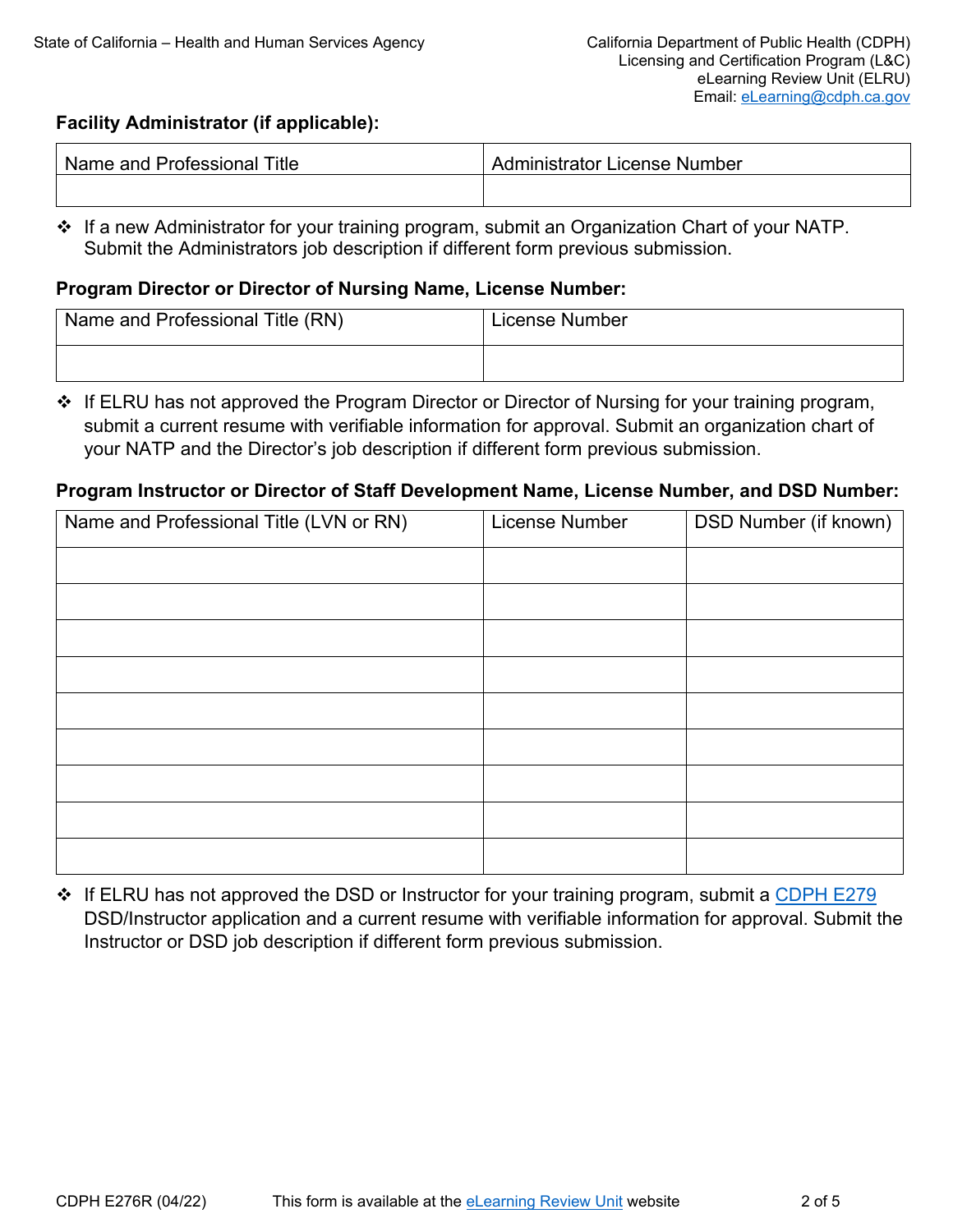# **Program Clinical Training Site(s):**

| Name, Address of the Nursing Facility, and Provider Identification Training Number |                                                      |
|------------------------------------------------------------------------------------|------------------------------------------------------|
| Print Name of the Nursing Facility Administrator                                   |                                                      |
| <b>Signature of Nursing Facility Administrator</b>                                 | Date                                                 |
| <b>Nursing Facility Administrator Email Address</b>                                | <b>Nursing Facility Administrator Contact Number</b> |

| Name, Address of the Nursing Facility, and Provider Identification Training Number |                                                      |  |
|------------------------------------------------------------------------------------|------------------------------------------------------|--|
| Print Name of the Nursing Facility Administrator                                   |                                                      |  |
| Signature of Nursing Facility Administrator                                        | Date                                                 |  |
| <b>Nursing Facility Administrator Email Address</b>                                | <b>Nursing Facility Administrator Contact Number</b> |  |

| Name, Address of the Nursing Facility, and Provider Identification Training Number |                                                      |  |
|------------------------------------------------------------------------------------|------------------------------------------------------|--|
| Print Name of the Nursing Facility Administrator                                   |                                                      |  |
| Signature of Nursing Facility Administrator                                        | Date                                                 |  |
| <b>Nursing Facility Administrator Email Address</b>                                | <b>Nursing Facility Administrator Contact Number</b> |  |

 **May attach additional sheet for longer list. If ELRU has not approved the clinical site for your educational institution based training program, please submit an Online Nurse Assistant Training Program Clinical Training Site Agreement form ( [CDPH E276E](https://www.cdph.ca.gov/CDPH%20Document%20Library/ControlledForms/cdphe276e.pdf) ) for unapproved site.**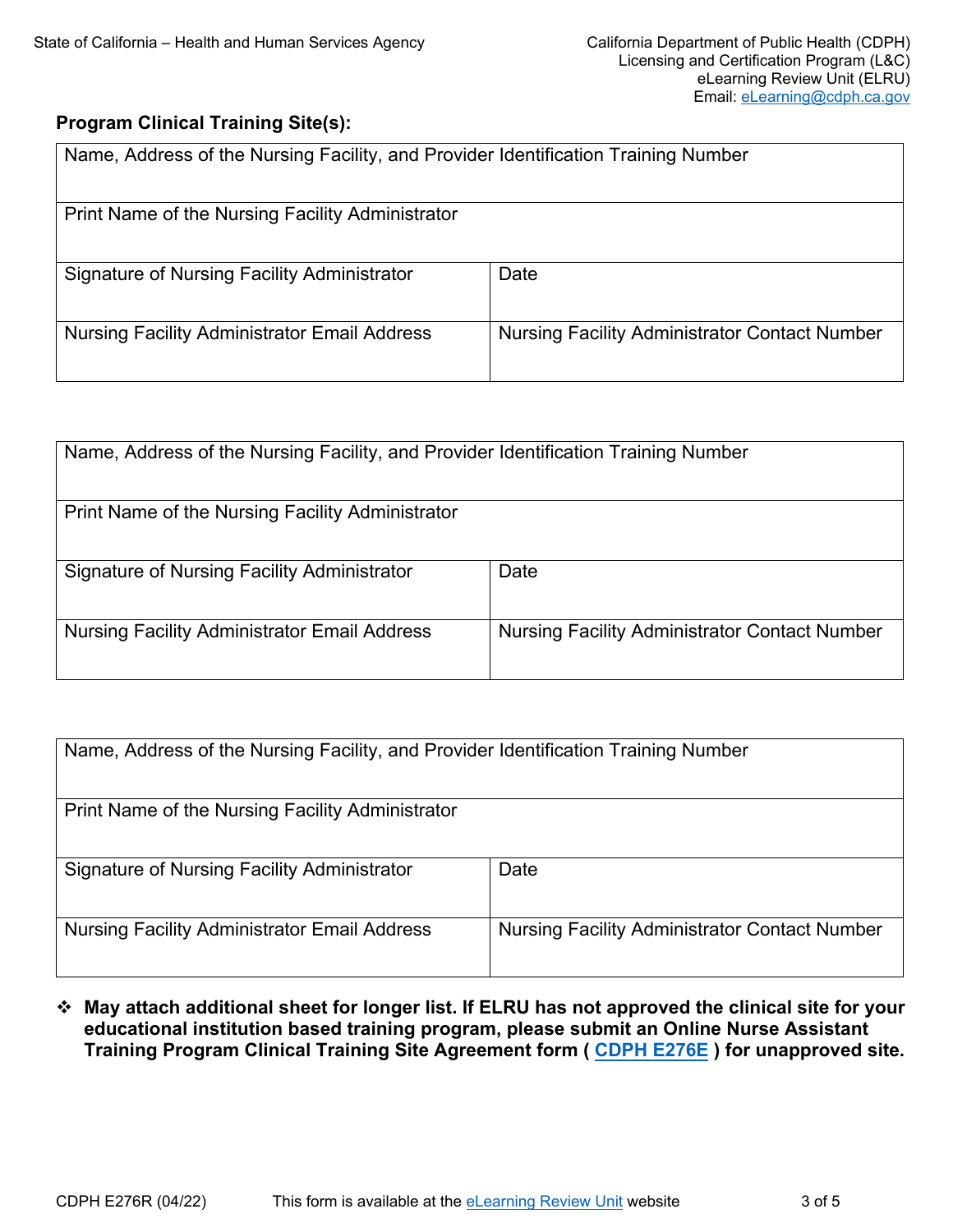# **Program Skills Lab Sites Addresses:**

**Program Schedule (Days, Times, and Length per CDPH E276B):** 

 If ELRU has not approved the Schedule for your training program, submit a [CDPH E276B](https://www.cdph.ca.gov/CDPH%20Document%20Library/ControlledForms/cdphe276b.pdf) for approval.

# **Curriculum:**

| Curriculum Name: Enter the Curriculum Name here (i.e., Hartman's Nursing Assistant Care: The Basics, by Fuzy OR CNA: Nursing Assistant Certification, California Edition by August Learning Solution): |  |
|--------------------------------------------------------------------------------------------------------------------------------------------------------------------------------------------------------|--|
| Edition: Enter the Edition here (i.e., 5th edition):                                                                                                                                                   |  |
| Year Published: Enter the Year Published here (i.e., 2021):                                                                                                                                            |  |

❖ If ELRU has not approved the Curriculum for your training program, submit the Curriculum in its entirety including all tests, all answer keys, all lesson plans, all audio visual material for approval. Submit a crosswalk for reference.